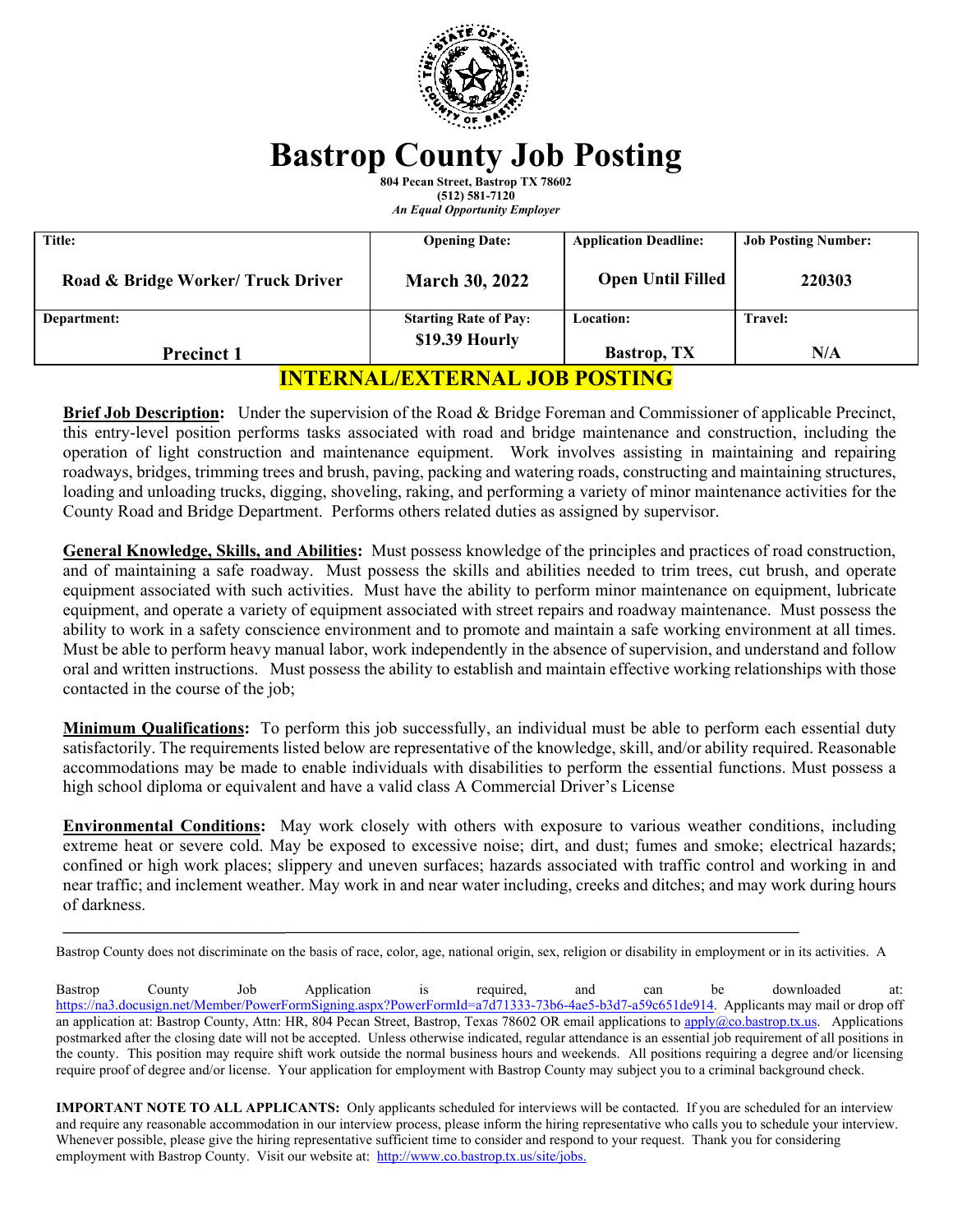

## **BASTROP COUNTY, TEXAS Job Description**  *Job Title: Road & Bridge – Road Worker*

**Department:** Road & Bridge **FLSA Status:** Non‐Exempt

 **Reports To:** Road & Bridge Foreman

**SUMMARY:** Under the supervision of the Road & Bridge Foreman and Commissioner of applicable Precinct, this entry-level position performs tasks associated with road and bridge maintenance and construction, including the operation of light construction and maintenance equipment. Duties also include a variety of potentially heavy manual labor activities including loading, hauling, digging, shoveling, climbing, and other minor maintenance activities.

## **SUPERVISION RECEIVED AND EXERCISED**

Receives close supervision from foreman, Commissioner, or other supervisory staff as directed.

Exercises no supervision.

### **ESSENTIAL DUTIES AND RESPONSIBILITIES include** the following:

- 1. Perform construction and maintenance tasks, such as driving, physical labor, digging, shoveling, raking, repairing potholes, road shoulder and edge-work paving, trimming trees and brush, packing and watering roads, pouring concrete, removing and burying dead animals, loading and unloading trucks, cleaning culverts, and a variety of other minor maintenance activities for the county Road & Bridge Department.
- 2. Operate construction and maintenance equipment, such as Chainsaws, Mowers, Weed Eater, Forklifts, Tractors, Brush hogs, Rollers, Dump Trucks, and other tools, equipment, & machinery for various construction and maintenance activities.
- 3. Install street barricades and cones prior to the performance of street and road repair activities; direct and control traffic around work sites.
- 4. Perform preventive and/or minor maintenance on equipment, including changing and replenishing fluids as required.
- 5. Inspect, diagnose, locate, and repair mechanical difficulties on County vehicles and equipment which will include a variety of gasoline and diesel powered maintenance and construction equipment;
- 6. Transport equipment & materials used in the performance of County business from site to site, including:
	- a. Pre-trip inspections per DOT regulations;
	- b. Loading materials & equipment onto the truck;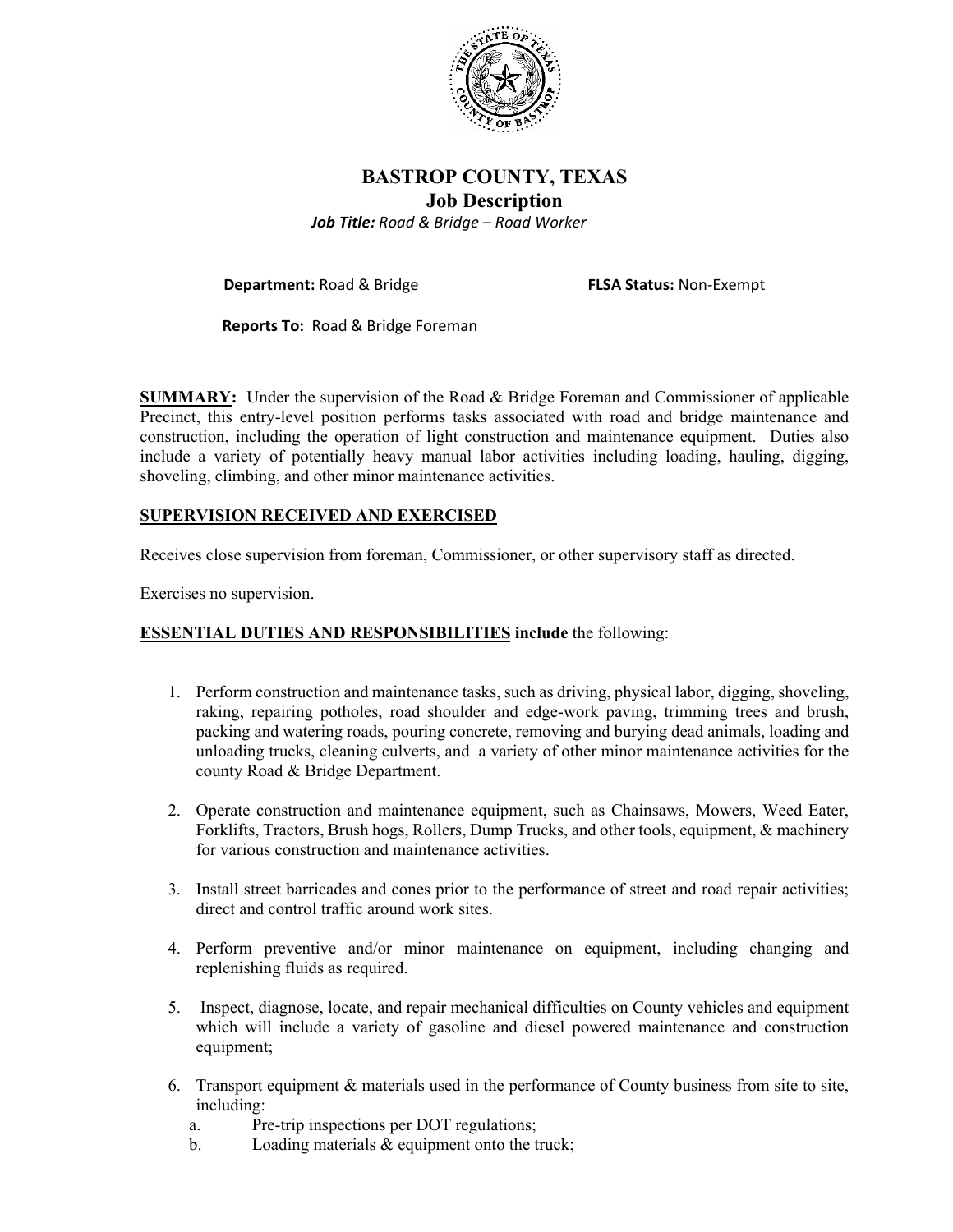- c. Ensuring that load is correctly placed and secured using ropes and chains as necessary, so as to avoid damage to the truck or materials;
- d. Cover the load with tarpaulin as necessary;
- e. Unloading materials & equipment from the truck.

**OTHER FUNCTIONS:** Performs other job related duties as directed by supervisor(s).

**NOTE:** The essential functions describe the general nature and level of work being performed by employees holding this position. This is not intended to be a comprehensive listing of all duties and responsibilities required, nor are all duties listed necessarily performed by any one employee so classified.

**MINIMUM QUALIFICATIONS:** To perform this job successfully, an individual must be able to perform each essential duty satisfactorily. The requirements listed below are representative of the knowledge, skill, and/or ability required. Reasonable accommodations may be made to enable individuals with disabilities to perform the essential functions.

### **Knowledge of:**

Principles and practices of road construction and maintenance techniques;

Principles and practices of maintaining a safe roadway;

Practices, methods, materials, and tools used in general construction and maintenance work;

Methods and use of tools  $\&$  equipment necessary for tasks including brush cutting and tree trimming; Operations, functions, and activities of an equipment maintenance program;

Procedures for preventive maintenance related to automotive, light, and heavy construction equipment; Operational characteristics, operation, and care of hydraulic systems and internal combustion engines; Operation of and maintenance requirements of heavy trucks and other equipment used to perform essential job functions;

Requirements for obtaining and maintaining a valid class A Commercial Driver's License;

Traffic laws, ordinances, and rules for operation of equipment and vehicles used in the performance of essential job functions;

Occupational hazards and standard safety practices.

## **Ability to:**

 Establish and maintain effective working relationships with those contacted in the course of the job; Perform various manual tasks for extended periods of time and in unfavorable weather conditions; Perform heavy manual labor;

Operate equipment required to perform essential job functions;

Work independently in the absence of supervision;

Work in a safety-conscious environment and to follow & promote good safety practices;

Learn, understand, and apply pertinent laws, rules, and regulations;

Understand and follow verbal and written instructions;

Communicate clearly and concisely, both verbally and in writing.

## **Physical Demands:**

The physical demands described here are representative of those that must be met by an employee to successfully perform the essential duties of this job. Reasonable accommodations may be made to enable individuals with disabilities to perform the essential functions.

Maintain effective audio-visual discrimination and perception needed for:

 Making observations, operating assigned equipment, and communicating with others; Employee must have visual abilities including close vision, distance vision, depth perception, peripheral vision, and the ability to adjust focus.